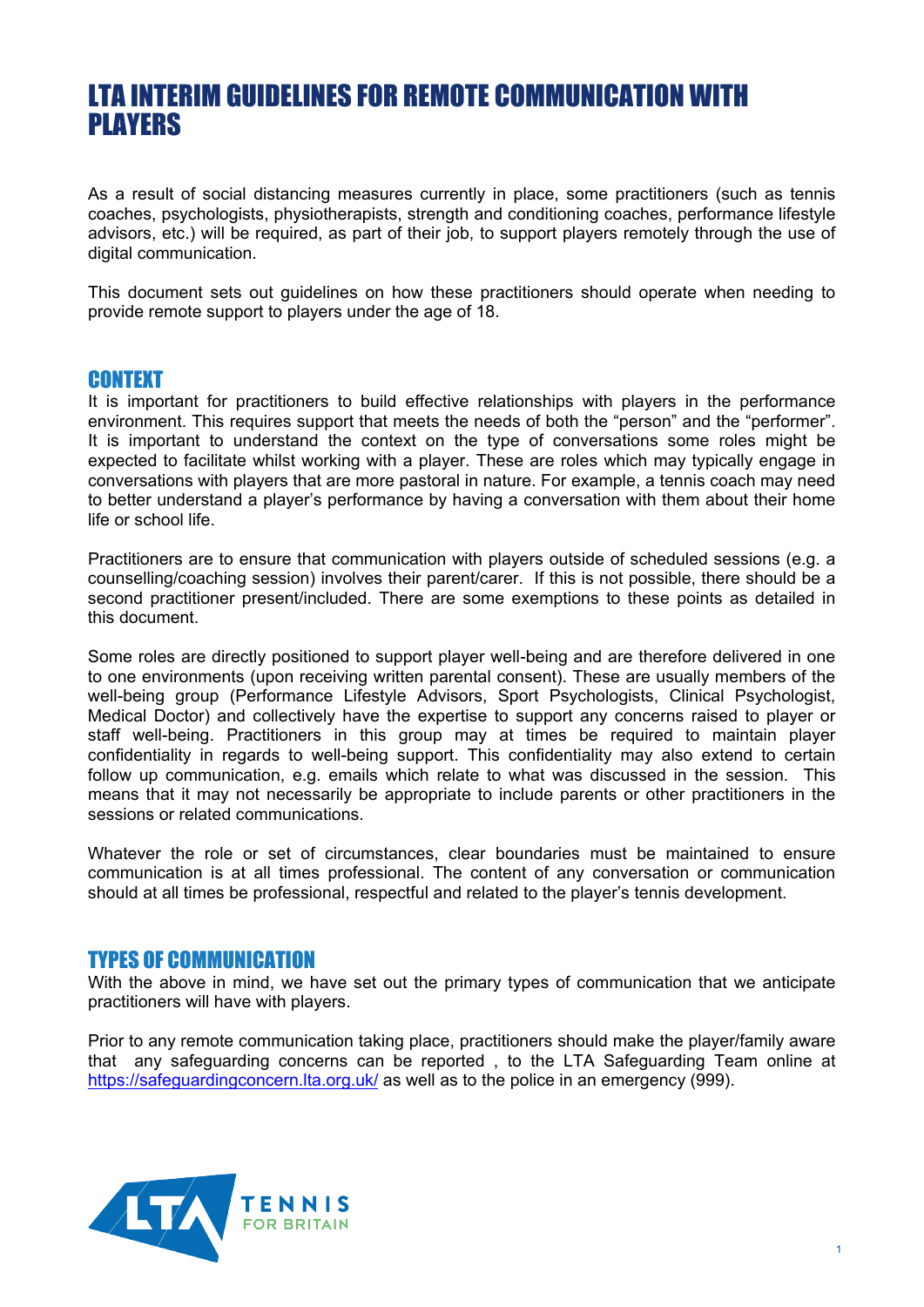#### **Texting**

Text messages can be sent to players if this is done through a WhatsApp group that includes their parent(s) and is for tennis related matters. However, practitioners must not give players their personal mobile number.

If a practitioner only has one mobile phone, and it is not possible to have a second, they must ensure the parents and player understand this and agree and adhere to clear boundaries.

In some circumstances it may be necessary for practitioners to text players directly for logistical reasons and if it is impractical to text the parents. For example, cancelling or rescheduling a session, or sending the address of a venue.

Where this type of one to one communication by text message is needed, the messages are not to be deleted from the device. This will help ensure an audit trail of messages exists.

Routine arrangement of lessons must not be made directly with children, unless parents are also contained within the communications group i.e. WhatsApp, email, etc.

#### Telephone calls

One to one telephone calls are fine if the practitioner is required as part of their role to have the same type of conversation with the player in person and are either unable to do so, or because telephone calls form part of the support package. For example, a counselling session or follow up call to check in on a player. We would not expect practitioners to routinely call (or text, email, etc.) players if the conversation can/should be done in person, so as to help limit unnecessary digital communication.

In some circumstances it may be necessary for practitioners to call players for logistical or pastoral reasons. For example, to let them know they are running late, to cancel or reschedule a session, or when on a trip it becomes necessary to call the player.

#### Email

Emails to players should copy in the parent/carer and must always be about tennis related matters. Practitioners must not give players their personal email address.

Practitioners who do not already have a business email address should create one, for example, using an email provider such as Gmail.

Where one to one communication by email is needed, the messages are not to be deleted. This will help ensure an audit trail of messages exists.

#### Video Calls

Use an appropriate and professional platform, e.g. Microsoft Teams, Zoom, PowWowNow or Skype.

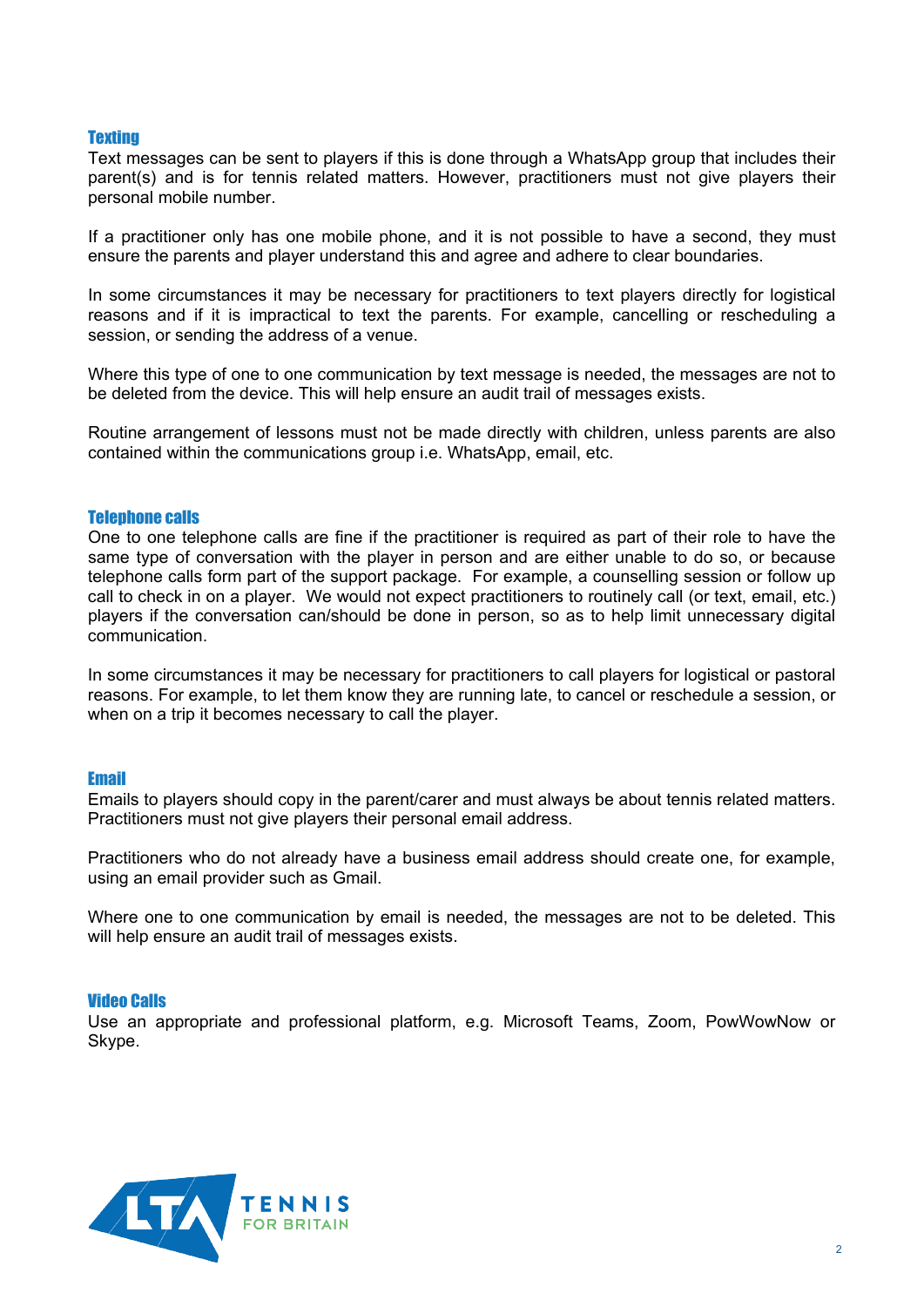Practitioners are to use their professional email to create an account on these platforms. If they already have an account on a platform that uses their personal email, they should create a second one using their professional email or change the account contact details.

There have been reports of people hijacking video meetings and showing graphic and disturbing material. It is therefore strongly recommended that practitioners do not publicly share the meeting ID for any video meetings they plan to run. The best advice is to provide the meeting ID and password just prior to the meeting. We recommend that practitioners familiarise themselves with the platforms' privacy settings and know how to report any offensive or abusive content.

Whenever a video call with a player is required their parent must be informed and asked to provide their written consent for it to happen (if there is a schedule of sessions, overall consent can be provided). Video calls should involve another adult (this could be another practitioner or a parent depending on what is most appropriate/possible).

Roles which are directly positioned to support player well-being (Performance Lifestyle Advisors, Sport Psychologists, Clinical Psychologists, Medical Doctors) and operate in one to one settings can have one to one video calls without the parents or another practitioner being present. Written parental consent must have been obtained.

# RECORDING VIDEO SESSIONS

We recommend that practitioners working in a psychosocial role (e.g. psychologists, counsellors, Performance Lifestyle Advisors) do not record any video sessions. Given the confidential and personal nature of the sessions, there are high risks associated with recording sessions, such as:

- Recording sessions removes privacy and confidentiality and could lead to players opting out of the support.
- Recording sessions could also lead players to withhold information, which could restrict the ability of the practitioner to support the player.
- If a recording were disclosed to others it could have serious implications for the player, practitioner and organisation.

If other practitioners who do not work in a psychosocial role wish to record any non-counselling sessions (such as a coaching lesson), we would suggest that they only do so if they consider it necessary and proportionate, after conducting a written risk assessment. Any risk assessment should weigh up the risks of recording against the risks of not recording. The inadvertent recording or disclosure of confidential information must be included in the risks associated with recording. They must also make sure that they have the appropriate policies and systems in place to make and store the recording in accordance with the relevant data protection laws.

The relevant practitioner leading the meeting will be responsible for any recording of the video calls and making a record of any summary notes and where appropriate sending to the player.

Practitioners should avoid taking photos of video sessions, especially when players are visible. If photos need to be taken, the appropriate consent must be in place. Identifying details of players must be kept to a minimum – for more information please review the [guidance on photography and](https://www.lta.org.uk/globalassets/about-lta/safeguarding/county-standards/photography-and-filming-best-practice-guidance.docx)  [filming.](https://www.lta.org.uk/globalassets/about-lta/safeguarding/county-standards/photography-and-filming-best-practice-guidance.docx)